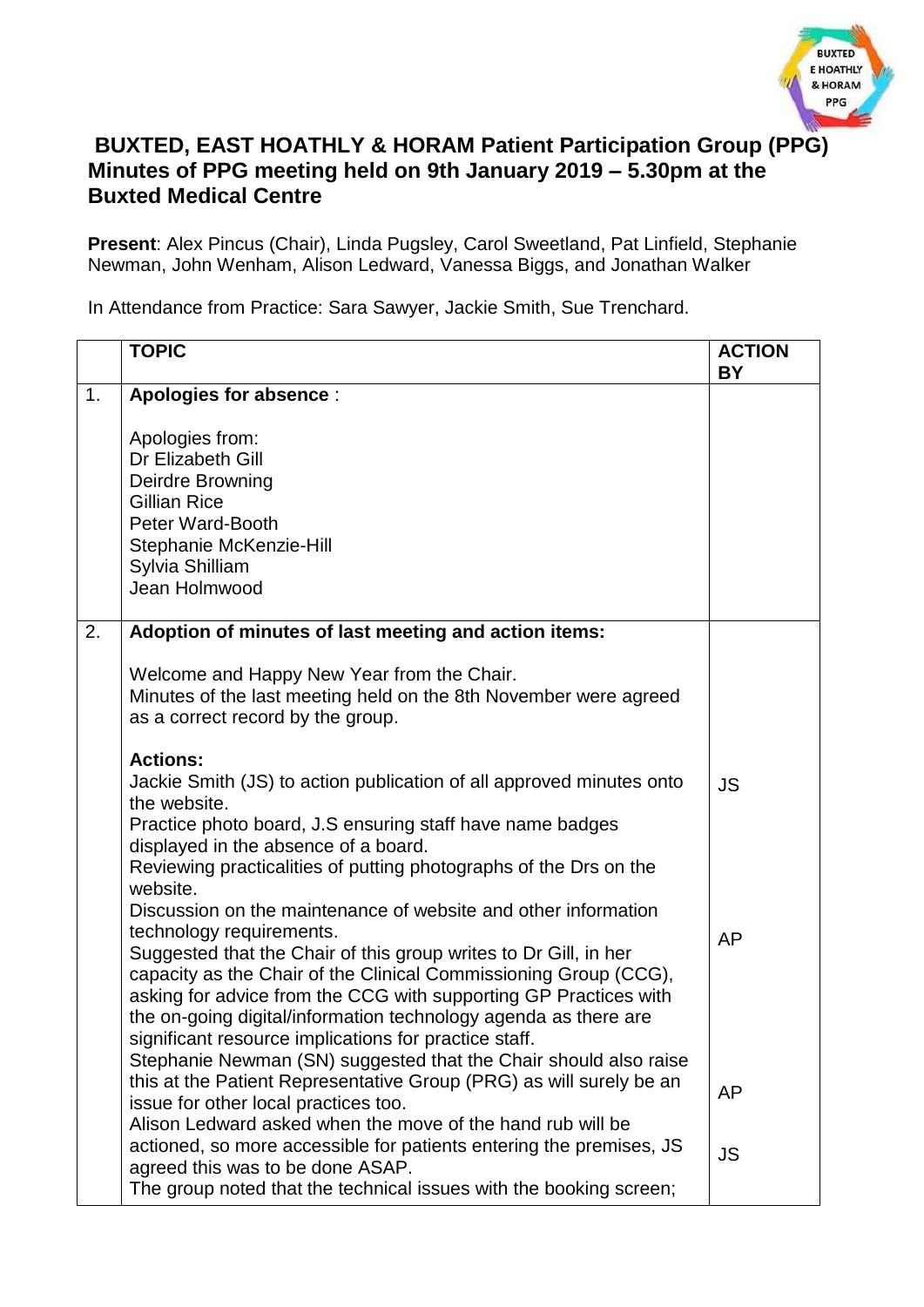| 3. | this is being addressed but the practice has been experiencing<br>various current IT issues which are out of their control.<br>The group felt this was unacceptable and asked JS to let the Chair<br>know if she needed further support from us.<br>N.B. Since the meeting, the 'booking in' screen has been fixed.<br><b>Surgery Update:</b><br>JS updated that they have appointed a new Reception Supervisor<br>Rosie, who will be starting next week.<br>Care for the Carers have stopped running their monthly clinics at<br>Buxted but they will continue to run at the Bird in Eye surgery for all<br>surrounding practices. LP to add to the screens at Buxted & E.<br>Hoathly. Also posters in each surgery.<br>Community Navigator is to attend the Practice hopefully on a weekly<br>basis, as she is well utilised, and the Drs find this service incredibly<br>helpful. She currently runs fortnightly clinics.<br><b>Horam</b><br>Advertised for a salaried G.P, as the regular locum has now left.<br>Noted extra 750 houses in the area will add to the practice workload.                                                                                                                                                                                                                                                                                                                                                                                                             | JS |
|----|--------------------------------------------------------------------------------------------------------------------------------------------------------------------------------------------------------------------------------------------------------------------------------------------------------------------------------------------------------------------------------------------------------------------------------------------------------------------------------------------------------------------------------------------------------------------------------------------------------------------------------------------------------------------------------------------------------------------------------------------------------------------------------------------------------------------------------------------------------------------------------------------------------------------------------------------------------------------------------------------------------------------------------------------------------------------------------------------------------------------------------------------------------------------------------------------------------------------------------------------------------------------------------------------------------------------------------------------------------------------------------------------------------------------------------------------------------------------------------------------------------|----|
| 4. | <b>Appointment System</b><br>Chair raised issues on patients voicing concerns to him about the<br>difficulty in getting through to the surgery and accessing<br>appointments.<br>Sara told the group that she has updated the online appointments<br>and there are usually 4 per Dr per session, but these do go quickly.<br>JS informed the group that the proposed telephone queuing system<br>will be sorted in the next couple of weeks.<br>The group's view was this was a priority issue for implementation.<br>The Chair has talked to the PPG Chair at The Meads Practice, but<br>not yet Bird in Eye, in order to garner information on how their<br>systems work, as their scores in the IPSOS MORI survey were<br>higher than ours.<br>Pre bookable appointments for the extended hours can be booked on<br>the telephone, and patients don't need to ring first thing as they do<br>for on the day appointments, this information is on the website, re<br>extended hours.<br>The Chair enquired whether extra receptionist staff, for answering<br>phones would help?<br>The practice confirmed that it was at full capacity across all sites.<br>The group had a detailed discussion on the group of patients who<br>want to see a Dr repeatedly, this remains a significant issue. It was<br>acknowledged that they are individuals very often living alone with no<br>family support and suffering from long term conditions. This is a<br>complex issue requiring sensitive handling. | JS |
| 5. | <b>Website Update:</b><br>Stephanie Newman (SN) noted the minutes up to July had been                                                                                                                                                                                                                                                                                                                                                                                                                                                                                                                                                                                                                                                                                                                                                                                                                                                                                                                                                                                                                                                                                                                                                                                                                                                                                                                                                                                                                  |    |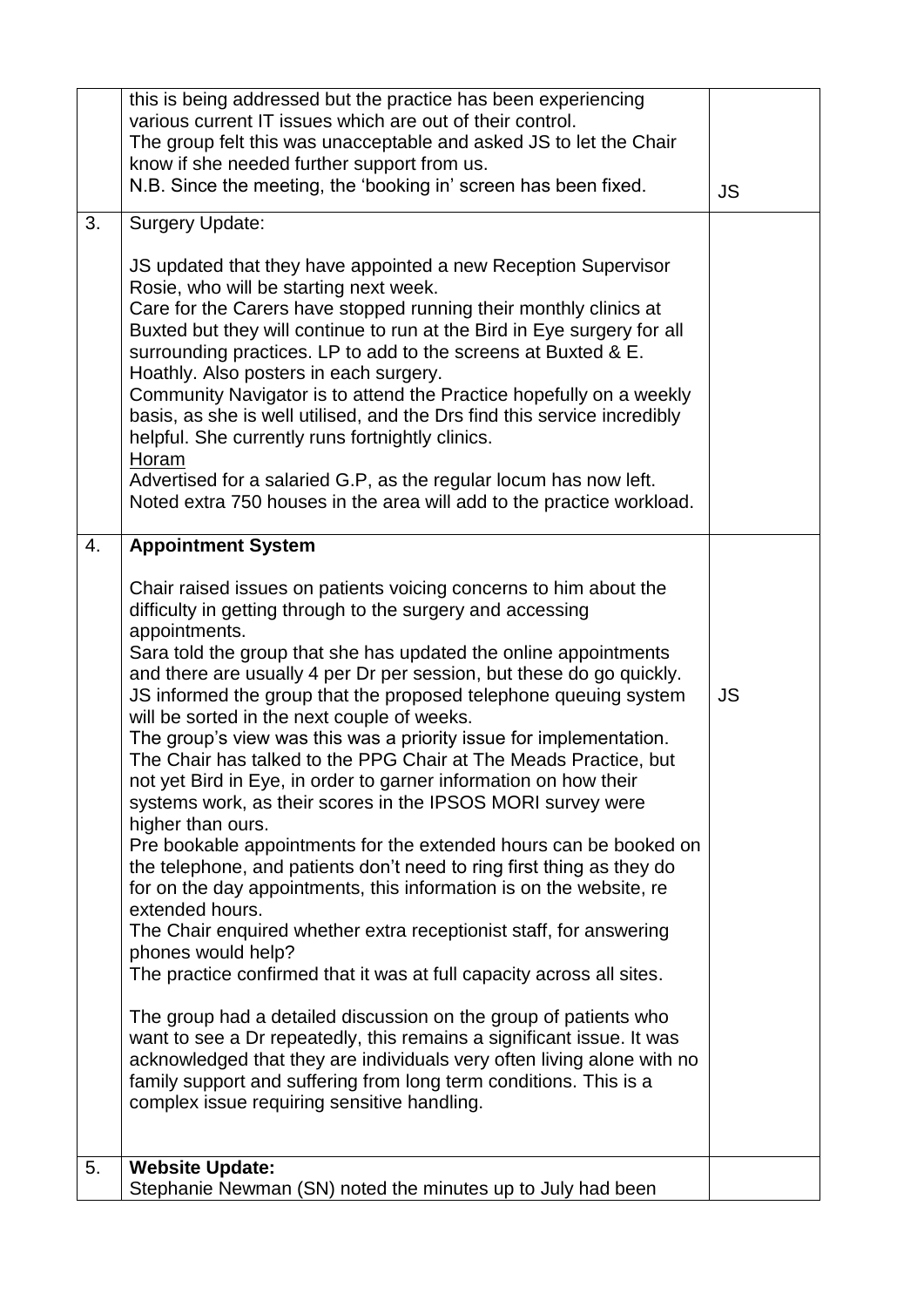|    | Topics are agreed for 2019<br>March/April - Keeping Safe, personal, household<br>$\circ$<br>(falls prevention)<br>May/June. - Men's Health, including B.P<br>$\circ$<br><b>Summer- Mental Health</b><br>$\circ$                                                                                                                                                                                                                                                                                                                                                                                     |                 |
|----|-----------------------------------------------------------------------------------------------------------------------------------------------------------------------------------------------------------------------------------------------------------------------------------------------------------------------------------------------------------------------------------------------------------------------------------------------------------------------------------------------------------------------------------------------------------------------------------------------------|-----------------|
|    | January/February - Healthy Living<br>$\circ$                                                                                                                                                                                                                                                                                                                                                                                                                                                                                                                                                        | LP/CS           |
| 8. | for patients to access on the website.<br>Post meeting comment - JS: this was already on the website under<br><b>Practice Policies.</b><br>Health Awareness Displays LP and Carol Sweetland to lead.                                                                                                                                                                                                                                                                                                                                                                                                | <b>JS</b>       |
| 7. | <b>Patient Feedback:</b><br>Pat Linfield (PL) reported that no comment forms had been received<br>Linda Pugsley (LP) reported Friends and Family Test (FFT) forms<br>had been left in the box, 6 forms with a 50/50 split on common<br>themes, staff are superb; the issues have been with the appointment<br>system.<br>Patient complaint process - asked JS to ensure this is outlined clearly                                                                                                                                                                                                    |                 |
|    | Add 12 patient members to the constitution reflecting practice<br>members are in attendance not counted in the number.                                                                                                                                                                                                                                                                                                                                                                                                                                                                              | AP              |
|    | Application form for future PPG members was suggested by the<br>Chair.<br>Groombridge and Hartfield have an application form, and it is on their<br>website.<br>Chair to raise to at the PRG.<br>Chair requested to take some time to review this, group agreed.                                                                                                                                                                                                                                                                                                                                    | <b>AP</b><br>AP |
|    | The group noted the Chair's addition of the statement that "the PPG<br>is not a channel for concerns regarding you or your family's treatment<br>or service. These should be addressed directly to the practice", as<br>discussed at the previous meeting.<br>The group had previously agreed this with the recommendation that it<br>should be in the aims and objectives not a N.B footnote.<br>SN view, on reflection, was this didn't fit aims and objectives and<br>suggested a section on 'rules of engagement'?<br>Jonathan Walker (JW) agreed and suggested perhaps a 'Code of<br>conduct'? |                 |
| 6. | <b>Patient Participation Constitution</b><br>Chair had circulated the Buxted and East Hoathly PPG constitution<br>for members to review.<br>Noted Horam added.                                                                                                                                                                                                                                                                                                                                                                                                                                      |                 |
|    | published on the website, asked that the 13 <sup>th</sup> September minutes<br>could be published as agreed at the last meeting in November.<br>SN was pleased to see that the update on extended hours had been<br>published as news on the website.                                                                                                                                                                                                                                                                                                                                               |                 |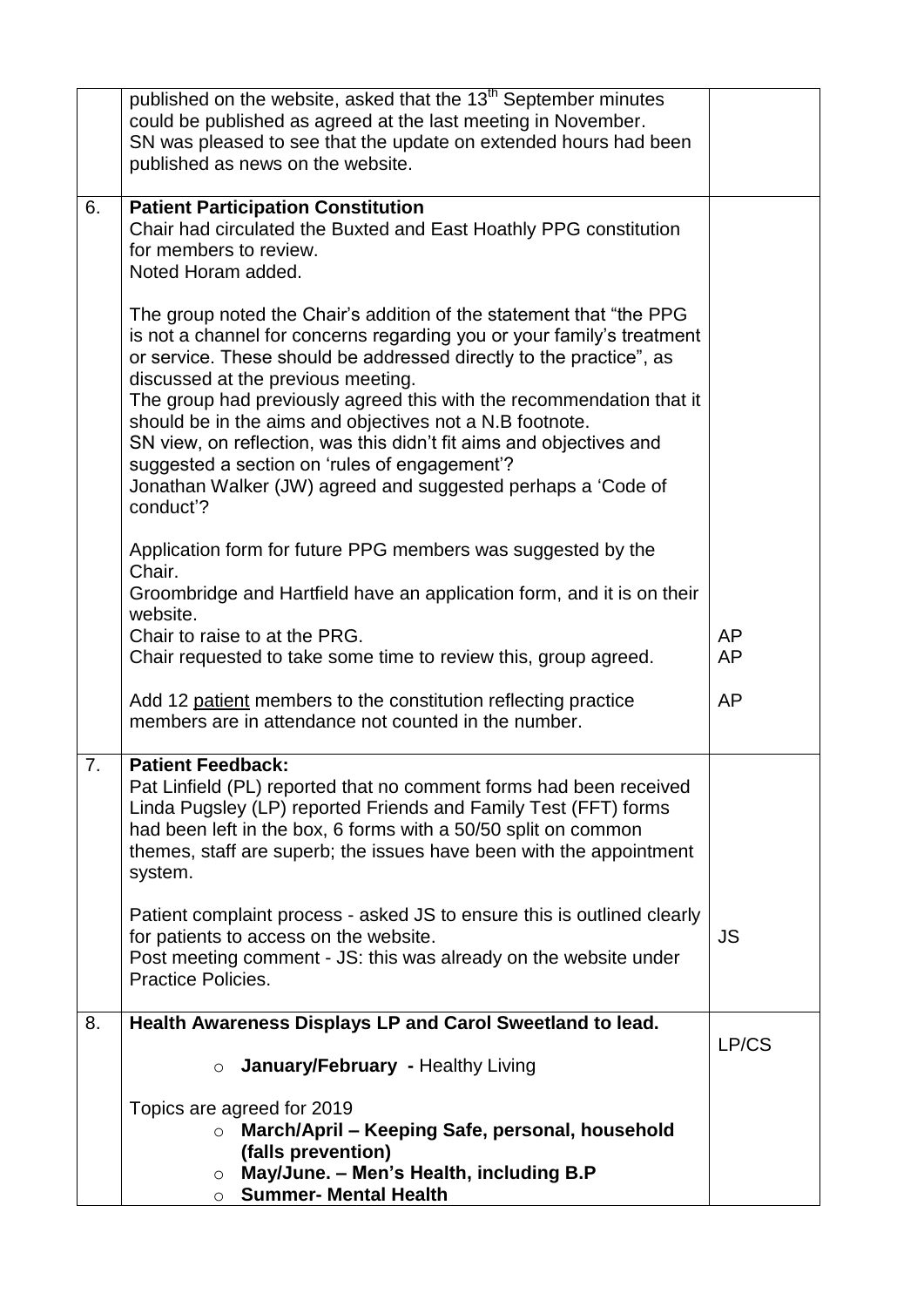|    | Sept/Oct – Diabetes and Flu<br>$\circ$<br><b>Nov/Dec - Possibly Arthritis</b><br>$\circ$                                                                                                                                                                                                                                                                           |           |
|----|--------------------------------------------------------------------------------------------------------------------------------------------------------------------------------------------------------------------------------------------------------------------------------------------------------------------------------------------------------------------|-----------|
|    | JS politely requested that any display boards in the future get<br>checked with J.S/ senior receptionist, in terms of where displayed.                                                                                                                                                                                                                             |           |
|    | Other potential topics discussed by the group for future<br>consideration:                                                                                                                                                                                                                                                                                         |           |
|    | Coordinate with the pharmacy re topics.<br>Living with chronic pain, (earmarked for 2020).                                                                                                                                                                                                                                                                         | <b>LP</b> |
|    | Agreed that available NHS Screening Programmes to be a future<br>newsletter topic.                                                                                                                                                                                                                                                                                 |           |
| 9. | Patient Representative Group (PRG) Update .- ( Note the PRG<br>Group is a collaboration of the locality PPG Chairs): AP (Chair)                                                                                                                                                                                                                                    |           |
|    | Our Chair attended the last PRG meeting on 29 <sup>th</sup> November.<br>Stroke option had been reported at the PRG as Maidstone Hospital,<br>JS was unsure if this was the final decision as another 'meeting' had<br>been set.                                                                                                                                   |           |
|    | <b>Post meeting note:</b> This meeting is The Joint Committee of CCGs<br>for the Kent and Medway review of urgent stroke services, due to<br>meet in January 19 to take the final decision.<br>https://kentandmedway.nhs.uk/stroke/stroke-jcccg/<br>Note no East Sussex voting member on the group<br>https://kentandmedway.nhs.uk/stroke/decision-making-process/ |           |
|    | <b>Other Main Issues:</b><br>111 service procurement - PRG was told the day before the public<br>meeting was due to be held at Amex. The commissioners were<br>seeking patient public involvement.                                                                                                                                                                 |           |
|    | It was reported at the PRG that our CCG was 131 out if 132 CCGs<br>with regard to cancer investigations which is not acceptable.                                                                                                                                                                                                                                   |           |
|    | Uckfield Community Hospital - The Community Hospitals is another<br>area that the PRG will be prioritising to ensure we get the best<br>services we can for the local patients. With the Urgent Care and<br>Extended Hours initiatives this will need to be monitored closely.                                                                                     |           |
|    | Implications of Mega G.P practices, as in Lewes.                                                                                                                                                                                                                                                                                                                   |           |
|    | Next meeting Thursday 31 <sup>st</sup> January, our Chair will attend.                                                                                                                                                                                                                                                                                             | AP        |
| 9. | A.O.B<br>SN noted that The NHS long term plan published was this week,<br>what are the implications for primary care? For example Digital<br>technology, and additional funding for primary care?<br>A 2 page summary was available here:<br>https://www.longtermplan.nhs.uk/wp-content/uploads/2019/01/the-<br>nhs-long-term-plan-summary.pdf                     |           |